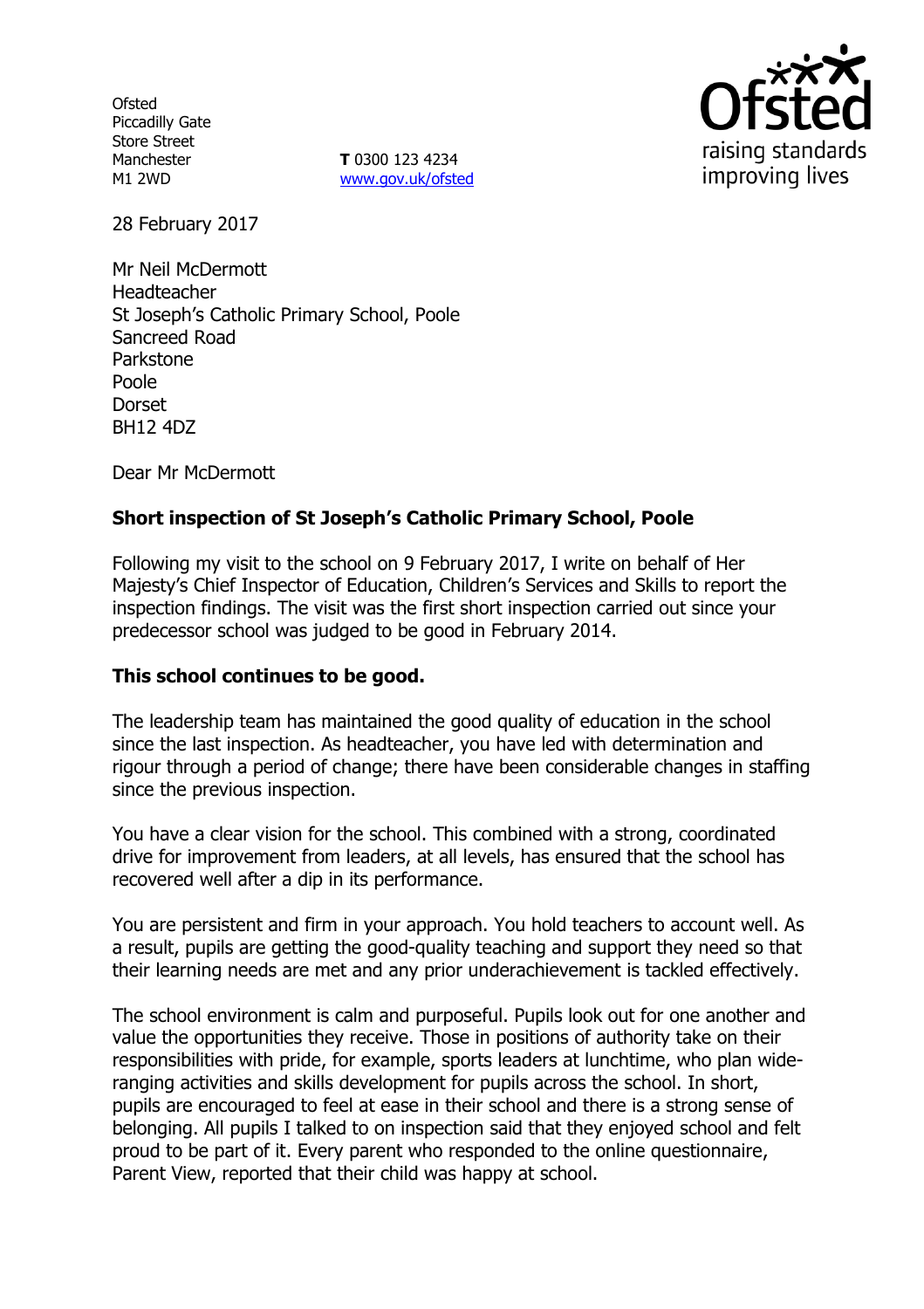

At the previous inspection you were asked to put plans in place for staff to share their expertise to enable further improvements in teaching. Your work in this regard is effective. An example of this is the priority you have put on additional training for teachers new to the profession. You work closely with Springhill Catholic Primary School in Southampton who provide coaching support and peer-to-peer teaching reviews. In the last year, this innovative approach has improved middle leadership and has resulted in a more precise focus on raising pupils' achievement.

You were also asked to develop pupils' writing. Pupils' achievement at the end of key stage 2 has steadily improved and has been in line with or above the national average for the last two years. However, some aspects of writing development could be strengthened further, for example, ensuring that low- and middle-ability pupils are more accurate in their spelling in Years 3 and 4.

Leaders throughout the school, including governors, are working on the right aspects for improvement. However, further work is required so that teachers respond swiftly to address any gaps in pupils' learning and/or misconceptions that arise, including in the early years.

### **Safeguarding is effective.**

You have responded promptly to the recent training and audit by the multi-academy trust, strengthening the school's work to safeguard pupils. As a result, the single central record is up to date and school systems relating to staff vetting checks have improved. Safeguarding arrangements are fit for purpose and records are detailed. Governors responsible for safeguarding have strengthened their checks and hold the school to account well. They report their findings at every full governing body meeting.

Recent training for all staff is up to date and follows the most recent national guidance. Improved induction of staff enables them to apply the school's policies and guidance to keep pupils safe confidently.

There is a strong culture of safeguarding at the school. The staff I spoke to know how to make timely referrals should concerns be raised. School documentation confirms concerns are followed up precisely. Leaders work closely with external agencies to minimise children's risk of harm.

#### **Inspection findings**

To ascertain that the school remained good, a key line of enquiry focused on teachers' use of assessment to build on what pupils already know in key stage 1, so that pupils' progress is sustained and at least good.

■ Teachers use robust assessments well to secure improved achievement. For example, those pupils currently in Years 1 and 2 who failed to meet the expected standard in writing at the end of early years are making strong and often rapid progress. Leaders have tackled quickly historical weaknesses in these pupils'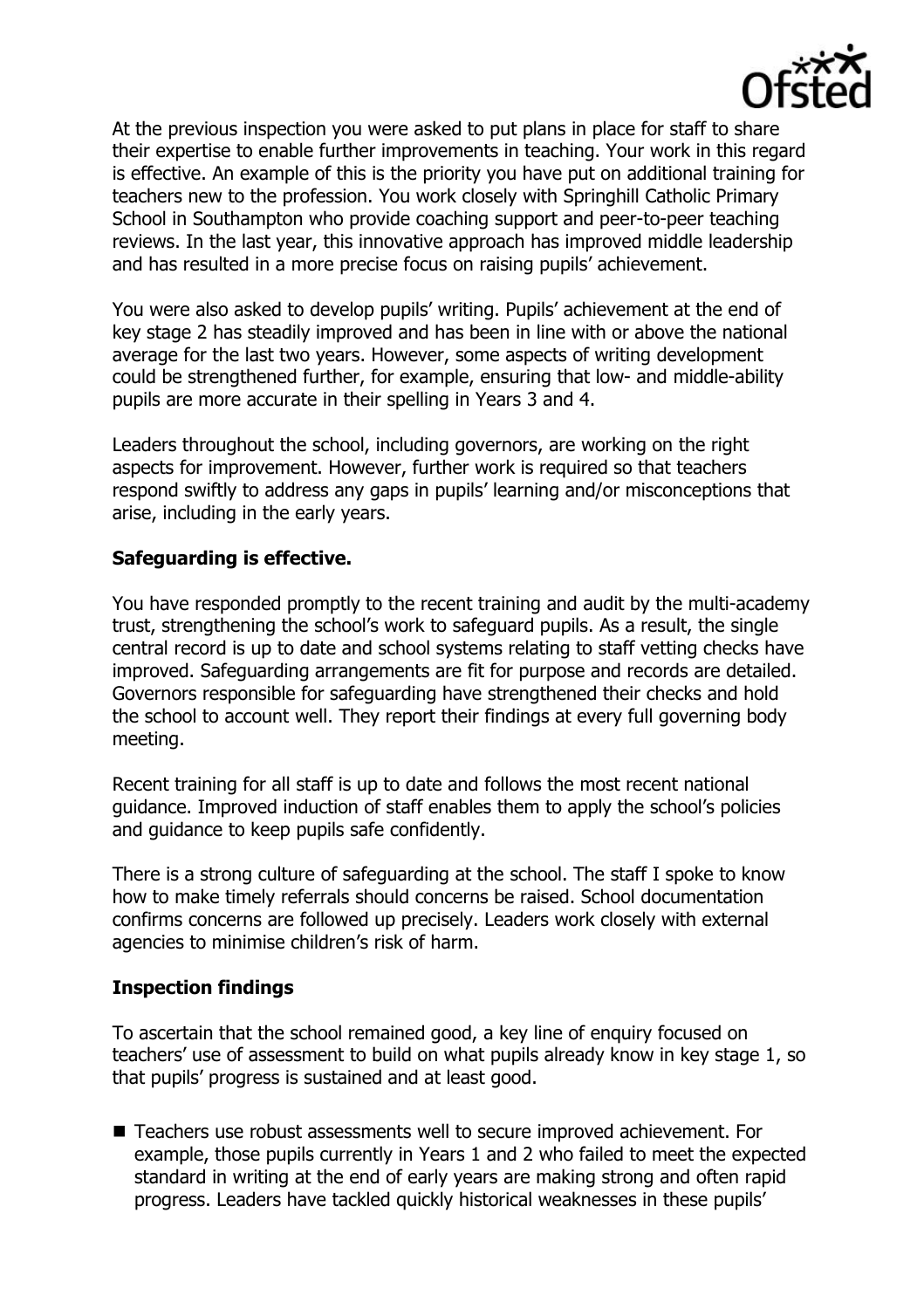

writing skills. As a result, pupils now write with greater confidence and stamina, and with good accuracy in punctuation, phonics and spelling.

- A small group of lower-attaining pupils still have a distance to travel before they meet age-related expectations. This is because some misconceptions are left unresolved. Leaders know they need to improve teachers' checks on pupils' understanding and take swift action when learning falters.
- **Pupils' progress beyond key stage 1 is sustained well. Pupils are increasingly able** to write for different purposes and audiences and their sentence construction and composition shows marked improvement over time. However, leaders accurately identify that some lower- and middle-ability pupils do not apply spelling rules as effectively as they could in Years 3 and 4.

My second line of enquiry was about how effective teaching is in the early years. This is because outcomes in the early years have been below the national average for the last two years.

- Children are now making good progress from their different starting points. Governors have successfully supported and challenged school leaders to strengthen children's outcomes at this phase. Leaders have prioritised additional teaching resources and funding to ensure that children get off to a good start and achieve consistently well. The additional intervention in place to support the many children who enter the early years with skills and knowledge below their age is making a positive difference.
- Teaching in the early years is typically good. Children enjoy the activities on offer and many show high levels of independence. For example, children cooperated maturely to make a giant rocket ship and others wrote postcards to Tim Peake about his adventures in space.
- Leaders are determined to ensure that the provision on offer builds consistently on children's prior understanding so that any remaining weaknesses in children's speech and language development and writing are tackled quickly.

My third line of enquiry was about how well leaders are driving improvement at this school so that pupils' achievement continues to rise.

■ There is a robust and coordinated response from leaders, at all levels, to raise pupils' achievement. The headteacher, senior and middle leaders are quick to address any weaknesses in teaching and learning affecting the progress of specific groups of pupils. Consequently, leaders' actions are making a discernible difference and pupils' achievement continues to rise. Increasingly, governors hold the school to account well. This includes their checks on the impact of funding for disadvantaged pupils, pupils' progress in literacy and provision in the early years.

My final line of enquiry was about the impact of the school's systems to ensure that pupils' attendance is good, particularly for disadvantaged pupils. This is because attendance for this group has been low in the past.

 Overall, pupils' attendance is in line with the national average. Close monitoring by leaders and governors is improving the attendance of disadvantaged pupils. Any lower rates of attendance are being robustly tackled. Pupil premium funding is used effectively to support disadvantaged pupils to attend breakfast club,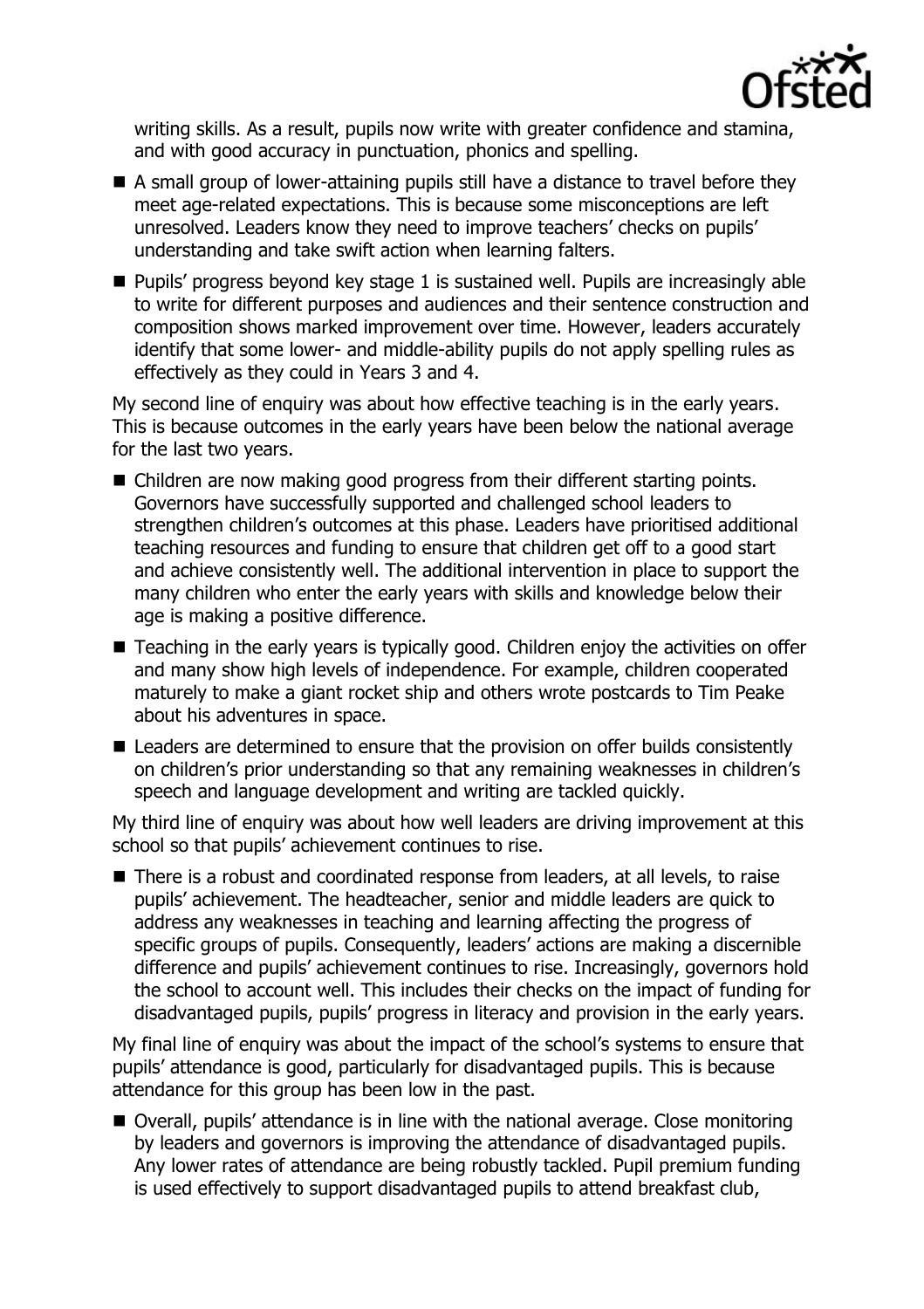

reducing lateness and absence considerably. Leaders coordinate the response of a range of professionals successfully where pupils have not previously attended well enough so that their attendance is increasing steadily.

## **Next steps for the school**

Leaders and those responsible for governance should ensure that:

- teachers' checks of pupils' understanding are systematic and thorough in lessons so that no misconceptions are left unresolved
- early years provision builds consistently on children's prior understanding so that a greater proportion of children make high rates of progress and any remaining weaknesses in children's speech and language development and writing are tackled quickly
- low- and middle-ability pupils in Years 3 and 4 accurately apply age-appropriate spelling rules in their writing across the curriculum

I am copying this letter to the chair of the governing body, the director of education for the Diocese of Plymouth, the regional schools commissioner and the director of children's services for Poole. This letter will be published on the Ofsted website.

Yours sincerely

Julie Carrington **Her Majesty's Inspector**

#### **Information about the inspection**

St Joseph's Catholic Primary School is a larger than the average-sized primary school and is part of the Plymouth Catholic and Anglican Schools Trust. The Trust was formed in April 2014. The work of the Trust is overseen by a board of directors. The Trust is responsible for: one nursery; one first school; 32 primary schools; and two secondary schools across seven local authorities in the south-west region.

During the inspection, I met with you, senior and middle leaders, governors, newly qualified teachers, and pupils. I also met with the area adviser for the trust and had a telephone conversation with the headteacher of Springhill Catholic School in Southampton.

Together, we observed pupils' learning across the school, with a focus on writing development. I looked at work in books to establish the current quality of pupils' work and their progress over time. I also listened to pupils read. I scrutinised school documents including the school's action plan and its school self-evaluation document. I also looked at records relating to behaviour and safety, attendance and safeguarding.